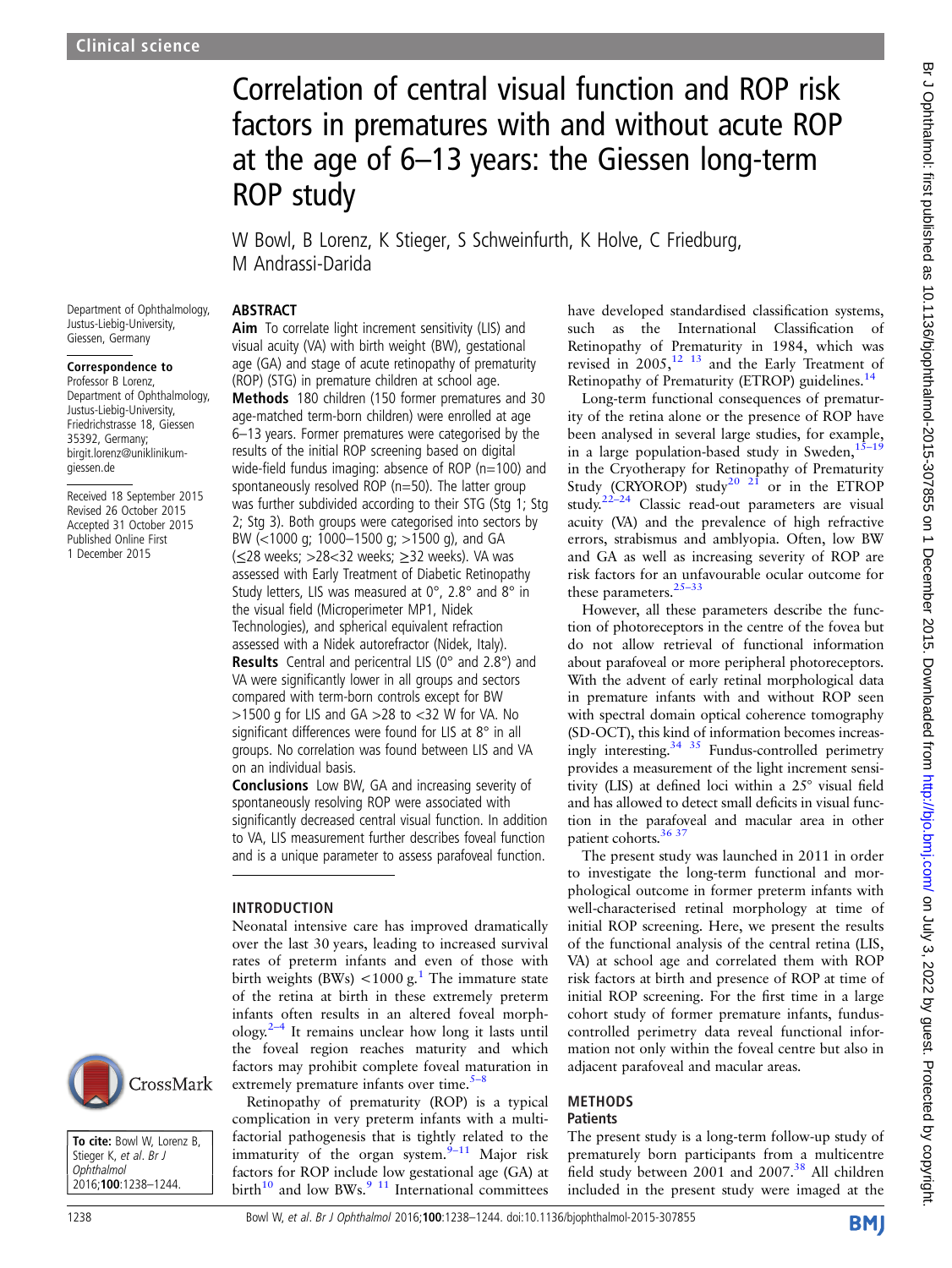<span id="page-1-0"></span>time of the ROP screening by digital wide-field retinal imaging (RetCam I, Massie Lab, California, USA), which provides objective documentation of an eventual ROP. In the present study, only children without apparent psychological or neuronal disorders, neonatological hypoglycaemia, intraventricular haemorrhage or severe birth asphyxia-related hypoxic ischaemic encephalopathy were included, and all children attended regular schools and showed no significant deficiencies in basic literacy and numeracy. Parents were also specifically asked as to early childhood development and performance at school. All perinatal

data and digital fundus images were available from the original field study.

Healthy age-matched subjects were recruited from the local population, who had no history of ocular abnormalities, strabismus, amblyopia or high refractive errors, and who were capable of performing all tests in this study.

### Fundus-controlled perimetry

The MP1 images the fundus in real time with an infrared fundus camera and allows with an automated tracking system



Figure 1 Light increment sensitivity (LIS) data. (A) Stimulus pattern of the data points in the visual field at  $0^\circ$ , 2.8° and 8° eccentricity. All points of a given eccentricity (n=8) were added up to get a medium value and SD. (B) LIS data for the different study groups at  $0^{\circ}$ , 2.8° and 8° eccentricity. (C and D) Correlation of LIS with birth weight (BW) at central (0°, C) and pericentral (2.8°, D) location. (E and F) Correlation of LIS with gestational age (GA) at central (0°, E) and pericentral (2.8°, F) location. Significant correlations are marked (\*corresponds to p<0.05), all other combinations corresponds to p>0.05. no-ROP, without resolved retinopathy of prematurity; sr-ROP, spontaneously resolved retinopathy of prematurity; Term, term-born children.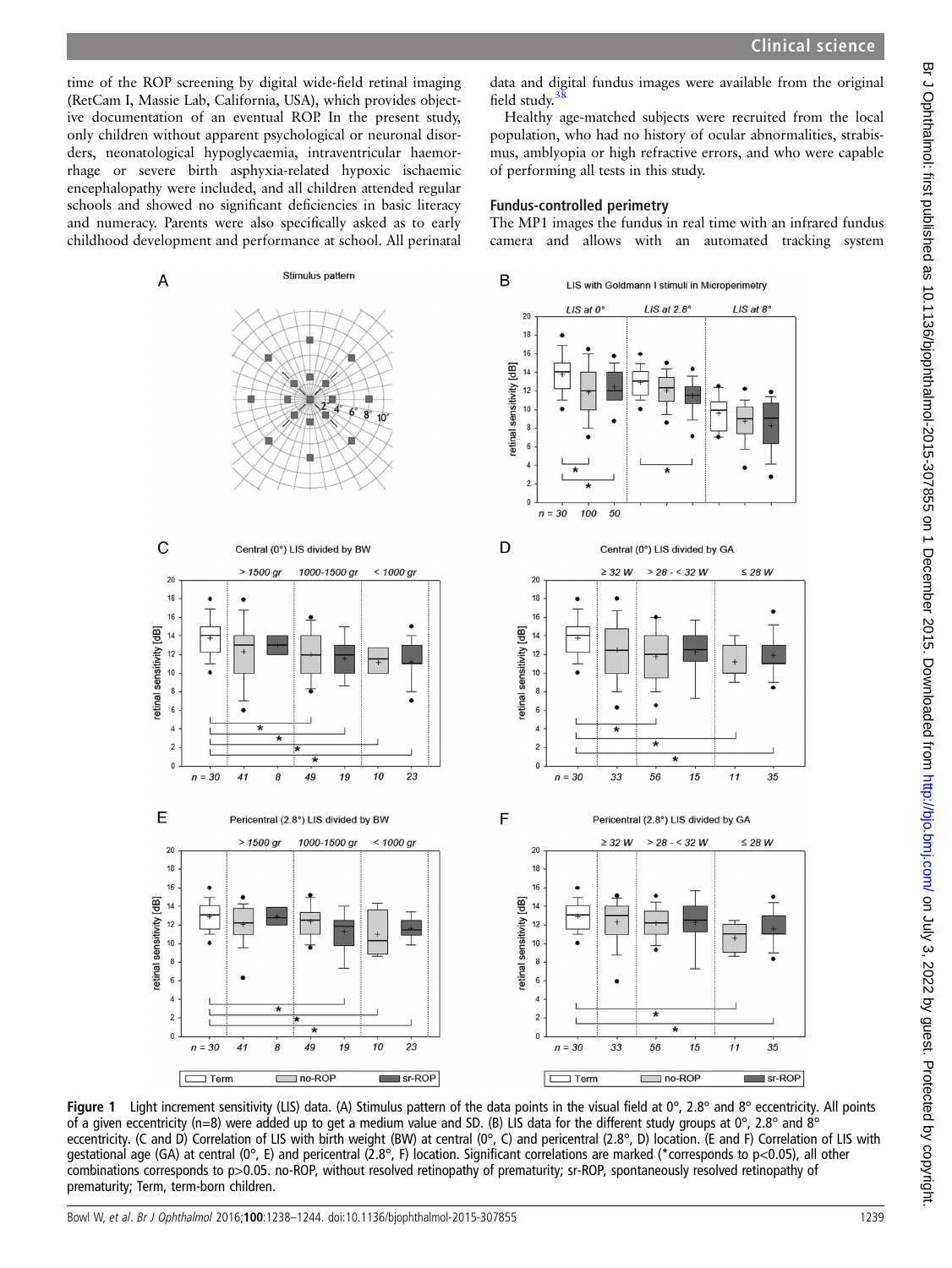<span id="page-2-0"></span>

| Group             | n   | Age (years) (median) | Sex $(m/f)$ | Birth weight (g) $(\pm SD)$ | Gestational age (weeks) (±SD) | SER (Dpt) $(\pm SD)$ |
|-------------------|-----|----------------------|-------------|-----------------------------|-------------------------------|----------------------|
| Term              | 30  | $6 - 12(9)$          | 12/18       | 3488 $(\pm 294)$            | 39.8 $(\pm 1)$                | $0.12 \ (\pm 0.65)$  |
| No-ROP            | 100 | $7 - 13(10)$         | 54/46       | 1497 $(\pm 389)$            | 30.7 $(\pm 2.3)$              | $0.43 \ (\pm 2.66)$  |
| $<$ 1000 q        | 10  | $7 - 12(10)$         | 6/4         | 917 $(\pm 80)$              | 28.2 $(\pm 2.0)$              | 1.02 $(\pm 3.90)$    |
| 1000-1500 g       | 49  | $7 - 13(10)$         | 24/25       | 1299 $(\pm 124)$            | 30.0 $(\pm 1.9)$              | $0.43 \ (\pm 2.24)$  |
| $>1500$ g         | 41  | $7 - 12(10)$         | 24/17       | 1857 $(\pm 289)$            | 32.1 $(\pm 2.2)$              | $0.26 \ (\pm 2.71)$  |
| $\leq$ 28 weeks   | 11  | $9 - 13(10)$         | 6/5         | 1061 $(\pm 244)$            | 27.2 $(\pm 0.6)$              | $0.78 \ (\pm 4.24)$  |
| $>28 - <32$ weeks | 56  | $7 - 13(10)$         | 33/23       | 1441 $(\pm 257)$            | 30 $(\pm 0.7)$                | $0.38 \ (\pm 2.67)$  |
| $\geq$ 32 weeks   | 33  | $7 - 12(10)$         | 15/18       | 1730 $(\pm 423)$            | 33.6 $(\pm 1.5)$              | $0.42 \ (\pm 1.99)$  |
| sr-ROP            | 50  | $7 - 12(9)$          | 29/21       | 1056 $(\pm 204)$            | 27.8 $(\pm 1.8)$              | $0.74 \ (\pm 1.88)$  |
| $<$ 1000 q        | 23  | $7 - 12(9.1)$        | 11/12       | 789 $(\pm 83)$              | 26.3 $(\pm 0.8)$              | $0.93 \ (\pm 1.99)$  |
| 1000 $-1500$ q    | 19  | $7 - 12(8.8)$        | 12/7        | 1222 $(\pm 101)$            | 29.1 $(\pm 1.1)$              | $1.19 \ (\pm 2.13)$  |
| $>1500$ g         | 8   | $7 - 12(9)$          | 6/2         | 1618 $(\pm 105)$            | 29.8 $(\pm 2.2)$              | $-1.55 \ (\pm 2.23)$ |
| $\leq$ 28 weeks   | 35  | $7 - 12(9.2)$        | 18/17       | 931 $(\pm 93)$              | 26.3 $(\pm 0.9)$              | $1.14 \ (\pm 1.75)$  |
| $>28 - <32$ weeks | 15  | $7 - 12(8.9)$        | 11/4        | 1292 $(\pm 128)$            | 29.8 $(\pm 1.5)$              | $0.70 \ (\pm 2.14)$  |
| $\geq$ 32 weeks   | 0   |                      | -           |                             |                               |                      |
| Stg 1             | 21  | $7 - 12(9.1)$        | 12/9        | 1233 $(\pm 136)$            | 28.3 $(\pm 1.7)$              | 1.12 $(\pm 2.33)$    |
| Stg $2$           | 21  | $7 - 12(8.9)$        | 12/9        | 938 $(\pm 87)$              | 27.5 $(\pm 0.9)$              | $1.07 \ (\pm 2.10)$  |
| Stg <sub>3</sub>  | 8   | $7 - 12(9.2)$        | 5/3         | 883 $(\pm 102)$             | 27.0 $(\pm 0.4)$              | $0.7 (\pm 2.02)$     |

compensating for eye movement during examination. Fixation target and stimuli appear on a liquid crystal display within the MP1 and are imaged back along the same optical path onto the retina. For all conditions, background luminance was  $1.27 \text{ cd/m}^2$ . Test targets could be attenuated in steps of 1 dB (0.1 log) from maximum brightness  $(127 \text{ cd/m}^2, \text{ defined as } 0 \text{ dB for white})$ down to 20 dB, that is, the background luminance. Refractive errors were compensated within the system of the instrument.

Stimuli were presented in a slightly darkened room to the better seeing eye at 17 positions of a customised pattern covering the posterior pole of the retina up to  $8^\circ$  eccentricity (fi[gure 1](#page-1-0)A). The pupil was left undilated. LIS thresholds were determined with a 4-2 staircase strategy. Results of the left eye were mirrored along the vertical axis to be comparable to those of the right eye.



Figure 2 Correlation of light increment sensitivity (LIS) with stage of retinopathy of prematurity (ROP). Significant correlations are marked (\*corresponds to p<0.05), all other combinations corresponds to p>0.05. sr-ROP, spontaneously resolved retinopathy of prematurity; Term, term-born children.

Subjects were asked to fixate a custom-made red X, 10° in diameter (fi[gure 1A](#page-1-0)). Gaps within the X allow projecting stimuli in the centre of fixation or at parafoveal positions without interfering with the fixation target. Initially, fixation stability derived from tracking was continuously recorded for 5 s. Thereafter, fixation was recorded during stimulus presentation and mapped. The examination started always with stimuli-sized Goldmann III (25.7 min of arc), followed by a second examination with stimulisized Goldmann I (6.45 min of arc) according to ref. 36 Because of the ceiling effect in measurements with Goldmann III stimuli, testing this stimulus size was used for training and familiarisation with the test. Only Goldmann I stimuli provided reliable LIS thresholds.[36](#page-5-0) The examination was repeated if the false positive answers (optic-nerve head tests) reached a critical limit of 50%.

## Visual acuity

The Early Treatment of Diabetic Retinopathy Study acuity charts were used to assess VA throughout the study.<sup>[39](#page-6-0)</sup> Only one eye that provided the best results from each participant was included. Landolt C ring testing (a standardised procedure following the EN ISO 8596 norm) was used as internal control. Refractive data were assessed with a Nidek Autorefraktor (Nidek, Italy) 30 min after application of cyclopentolate 1% eye drops.

## Statistical analysis

Statistical analysis was done with Sigma Plot 12.0 (Systat Software GmbH Erkrath, Germany). One way-analysis of variance was applied to test for significant differences among the different ROP groups and term-born controls. Multiple comparison tests (Holm–Sidak or Dunn's method) were applied when testing for statistical differences between the groups and sectors (BW, GA or STG). Statistical significance was assumed at p<0.05. Pearson product moment correlation was applied when analysing the linear dependence between VA and central LIS.

#### RESULTS Patient statistics

The analysis presented here is based on the examination of 180 school-aged children (aged 6–13 years, mean 9.2 years).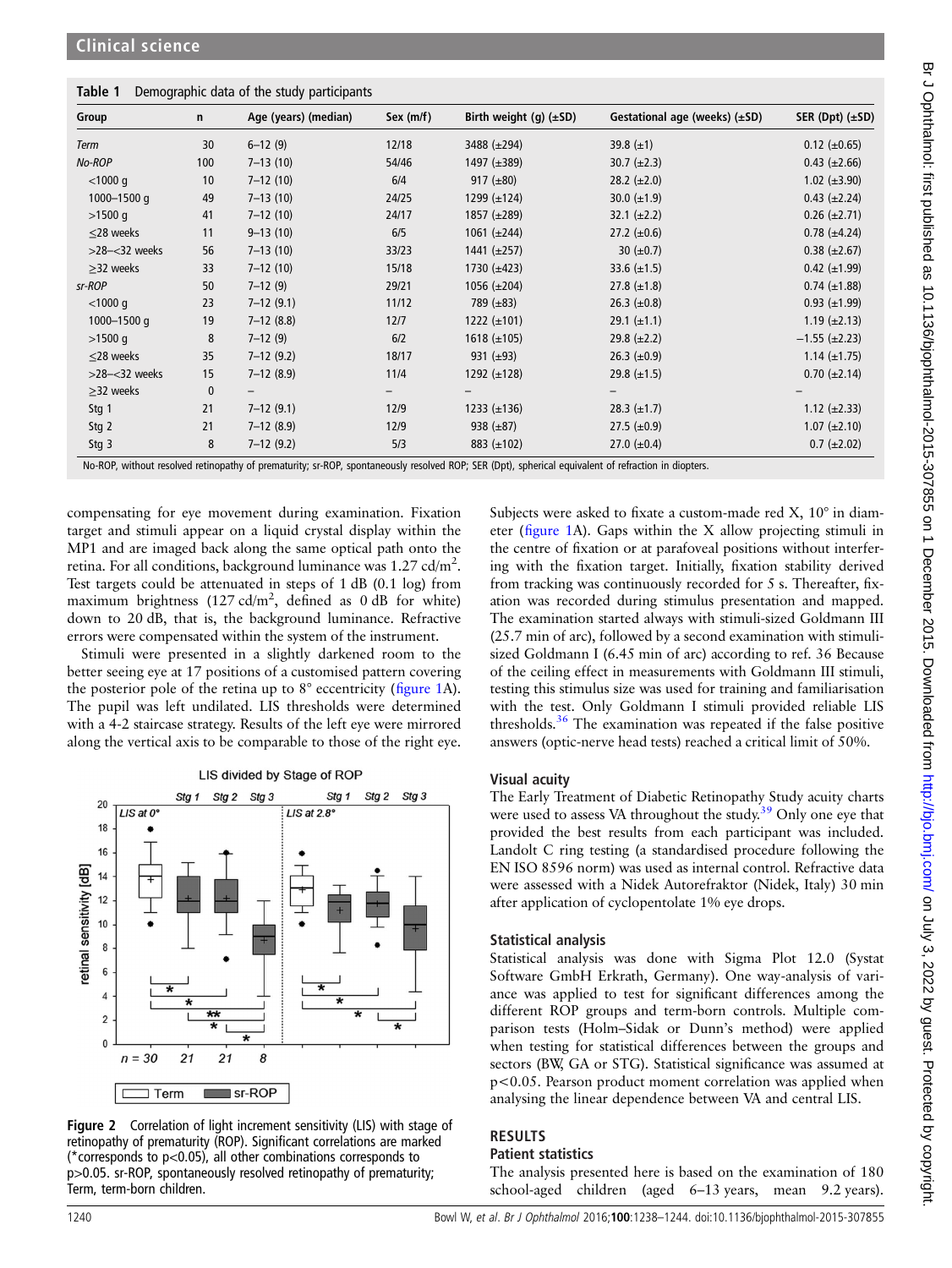<span id="page-3-0"></span>

Figure 3 Visual acuity (VA) data. (A) VA data for the entire groups compared with term-born children. (B) VA data for the different study groups in relation to birth weight (BW). (C) VA data for the three different study groups relation to gestational age (GA). (D) VA data for the three study groups in relation to stages of retinopathy of prematurity (ROP). Significant correlations are marked (\*corresponds to p<0.05), all other combinations corresponds to p>0.05. no-ROP, spontaneously resolved retinopathy of prematurity; sr-ROP, spontaneously resolved retinopathy of prematurity; Term, term-born children.

Children born prematurely were grouped by the results of the ROP screening at 32 weeks of postmenstrual age and subsequent follow-up examinations into children without apparent ROP (no-ROP;  $n=100$ ) and those with spontaneously resolved ROP (sr-ROP; n=50). The group sr-ROP was further divided into subgroups according to stages of ROP (Stg 1; Stg 2; Stg 3). Of the 50 children, maximum stage 1 ROP was detected in 21 children (zone II: n=16; zone III: n=5), another 21 children had stage 2 ROP (zone II: n=17; zone III: n=4) and 8 children had stage 3 ROP (zone II: n=7; zone III: n=1; no plus). All children from both groups were also further divided into sectors according to BW (>1500 g, 1000– 1500 g, <1000 g) and GA (≥32 weeks, >28 to <32 weeks,  $≤28$  weeks).

Demographic data of the enrolled participants are shown in [table 1.](#page-2-0) Both groups, no-ROP and sr-ROP, showed significant differences among each other concerning mean BW and mean GA, which is in accordance with the higher risk for developing any kind of ROP at low BW and low GA. Spherical equivalent refraction only slightly differed between the no-ROP and sr-ROP group.

#### Light increment sensitivity

All children completed the examination procedure of funduscontrolled perimetry with both Goldmann III and Goldmann I stimuli. When comparing LIS depending on eccentricity

between the three groups, we found that the foveal LIS (0°) was significantly lower in the no-ROP and sr-ROP-group compared with the term group (fi[gure 1B](#page-1-0)). Likewise, the parafoveal LIS (2.8°) showed significant differences between the sr-ROP group compared with the term group. No significant differences were found at 8° between any of the investigated groups (fi[gure 1B](#page-1-0)).

When analysing the impact of BW, central LIS (0°) was significantly lower for all subjects within the sectors <1000 g and 1000– 1500 g, but was unchanged for all subjects in the sector >1500 g compared with term-born children (fi[gure 1C](#page-1-0)). Pericentral LIS (2.8°) was significantly lower for all subjects within the sectors <1000 g and 1000–1500 g, but was unchanged for the no-ROP group in the sector 1000–1500 g and all subjects in the sector >1500 g compared with term-born children (fi[gure 1D](#page-1-0)). The peripheral LIS (8°) remained stable und showed no significant change to the term group (data not shown).

Concerning the impact of age, participants in the  $\leq 28$  weeks sector had significantly reduced LIS compared with term-born children at 0° and 2.8° (fi[gure 1](#page-1-0)E, F).

The impact of the ROP stage on LIS is shown in fi[gure 2](#page-2-0). LIS at 0° and 2.8° was significantly reduced in all subgroups compared with the term-born children. Interestingly, the Stg 3 subgroup was significantly reduced compared with both Stg 1 and Stg 2 subgroups at 0° and significantly reduced compared with Stg 2 subgroup at 2.8°.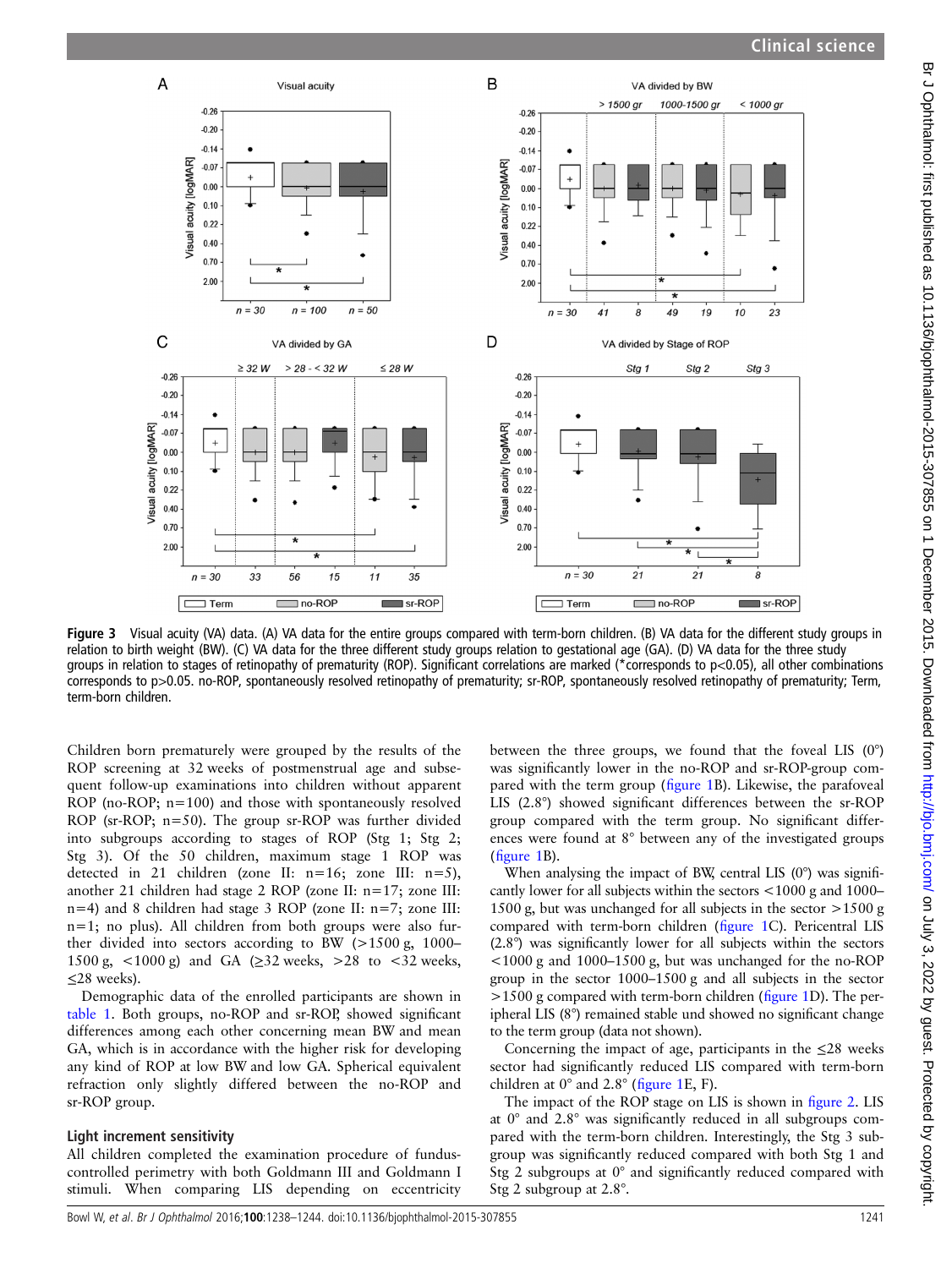

Figure 4 Correlation of visual acuity (VA) and light increment sensitivity (LIS) data on an individual basis. Data of all participants are shown in a scatter plot with 95% confidence ellipse for the different study groups. Pearson's r for every group was <0.05, indicating that no linear correlation exists between VA and central sensitivity (LIS). logMAR, logarithm of the minimum angle of resolution; no-ROP, spontaneously resolved retinopathy of prematurity; sr-ROP, spontaneously resolved retinopathy of prematurity; Term, term-born children.

#### Visual acuity

VA was found to be significantly reduced in both groups (no-ROP and sr-ROP) compared with term-born children (fi[gure 3A](#page-3-0)), but did not differ significantly among each other.

When analysing the impact of GA and BW, VA was significantly lower in the sectors  $\lt 1000$  g and  $\leq 28$  weeks compared with term-born children (fi[gure 3B](#page-3-0), C).

Multiple comparison analysis among the groups (no-ROP, sr-ROP, term) and sectors (BW and GA) revealed for the sectors  $1000 g$  BW and  $\leq 28$  weeks GA that the affiliation to a certain ROP group did not result in significant differences in VA. Only the comparison against term-born children was significant.

The analysis of the dependence of stage of ROP on VA is shown in fi[gure 3](#page-3-0)D. The VA in the Stg 3 subgroup was significantly reduced compared with the term-born children and the Stg 1 and 2 subgroups.

## Correlation of central LIS and VA

Because central LIS and VA data both were reduced with increasing immaturity of the infant and severity of ROP compared with term-born children, we analysed whether these data correlated also on an individual basis (figure 4). We could not detect a significant relationship for participants in any group.

## **DISCUSSION**

This paper describes the results of LIS and VA in former premature infants compared with term-born children at the age of 6– 13 years. For the first time, we show LIS data correlated with BW and GA at birth, and in relation to the severity of ROP as

verified by digital wide-field fundus imaging, and compare these results with VA data. The two data sets revealed matching information concerning the overall reduced function of foveal photoreceptors in very premature children.

VA data of former premature infants obtained in a large number of studies are considered to be the standard parameter to describe foveal function.<sup>[15](#page-5-0)–24</sup> However, with the recent</sup> growth of data describing morphological alterations, such as delayed or incomplete foveal development, arrest of centrifugal inner retinal layer migration or sparing of photoreceptor development, VA data alone may not be sufficient to allow in-depth functional–morphological correlations.<sup>[40](#page-6-0)</sup> Therefore, our LIS data at 0° further describe foveal function in addition to VA, and LIS at 2.8° and 8° enlarge the functional data set to parafoveal and more peripheral locations.

Interestingly, the foveal and parafoveal LIS (0 and 2.8°), but not the peripheral LIS (8°), were slightly but significantly reduced in former prematures compared with term-born children. The sectors with the lowest BW or the lowest GA displayed significantly reduced LIS for all groups compared with term-born children, indicating that both factors are the most critical parameters in the development of foveal function. On the other hand, the reduction of LIS in these two sectors with lowest BW or GA was not correlated with the severity of ROP, indicating that ROP stages are only an additional parameter in the development of foveal function.

Peripheral (8°) LIS was not altered in former preterm infants in our study, which may indicate that the immaturity of the retina is restricted to the foveal pit, with normal peripheral retinal function. Detailed analysis of early and follow-up retinal imaging data may help get further insight and is part of ongoing investigations. The value of information on retinal function close to the fovea has been demonstrated in other disorders, where small and locally limited pathologies remained undetected when testing VA alone. $3637$ 

The VA data of our study show a general reduction of foveal function in prematurely born children compared with the control group. The reduction increased with the severity of acute ROP. These results are in line with previous populationbased studies. Holmström and colleagues reported a prevalence of poor vision of 34% for a VA of <20/28 in the no-ROP group and 61% in the group with ROP at 4.5 years, and an increased risk for visual dysfunction in children with a history of ROP at 10 years.<sup>19</sup> In a study with 24 former premature infants, Bonotto and colleagues reported a VA of 20/20 in 87% for sr-ROP and 100% for no-ROP.<sup>[41](#page-6-0)</sup> Furthermore, Villegas and colleagues observed that only  $64\%$  (n=28) of 44 former prema-ture infants had 20/[40](#page-6-0) VA or better at the age of  $2-18$  years.<sup>40</sup>

All these data and ours show that prematurity by itself is a risk factor for reduced VA and the presence of ROP increases the risk for poor vision. However, when looking at the two sectors lowest BW and lowest GA, no significant differences were observed between the groups sr-ROP and no-ROP, indicating that, similarly to the LIS data at 0°, BW and GA are the most critical parameters for the determination of highly precise foveal function, and the presence of spontaneously resolving ROP is only a minor parameter in this regard.

Interestingly, while the observed correlations were true for the entire groups, individual results did not show an evident correlation between central LIS (0°) and VA. VA defines the capacity of the central visual system to discriminate contrast variation and is different from LIS, which defines the capacity to discriminate a light stimulus from the background.<sup>[42](#page-6-0)</sup> Maximum LIS depends on the location of the retina that is tested. Since we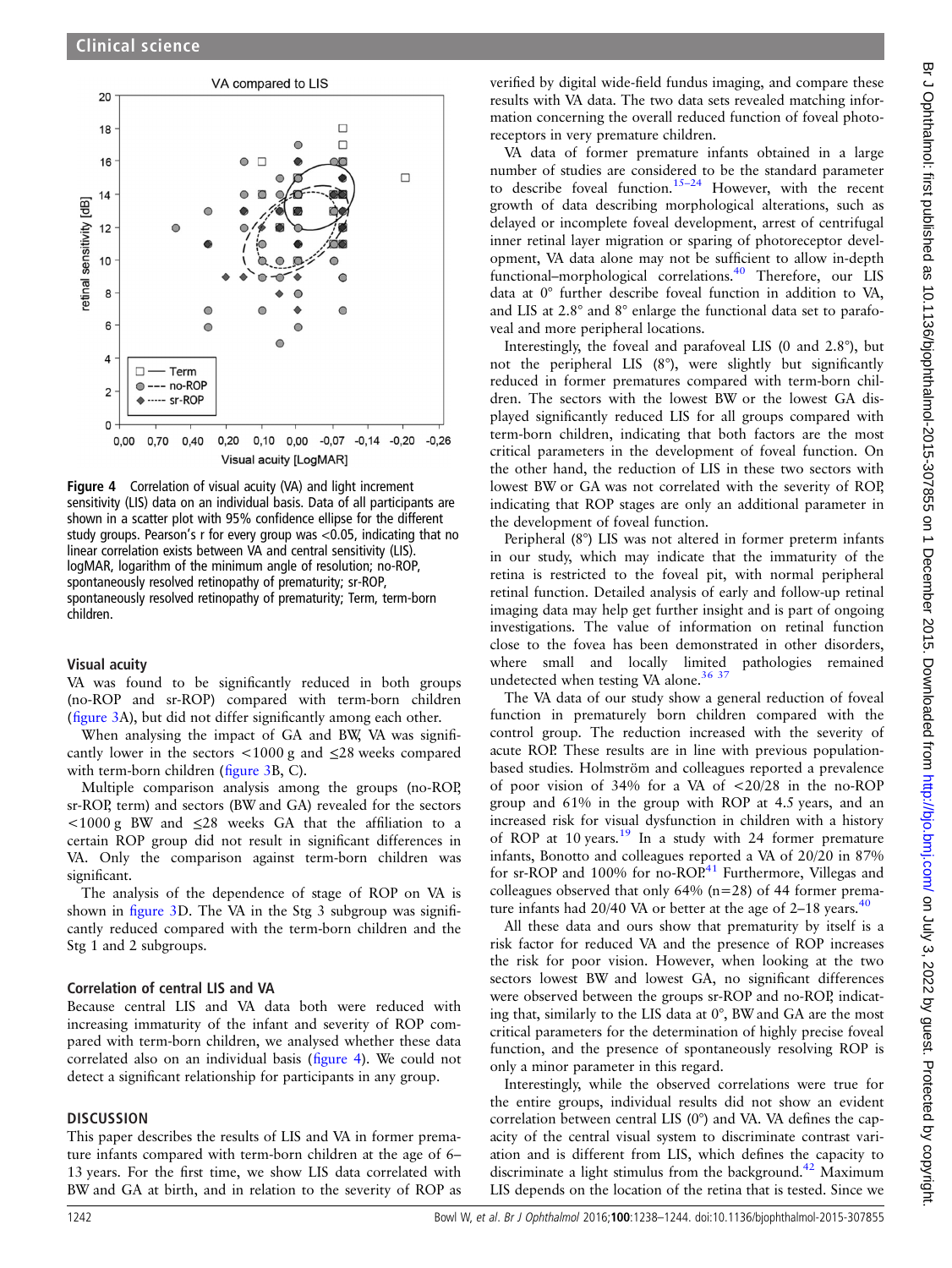<span id="page-5-0"></span>used bright mesopic conditions and a Goldmann I stimulus at 0° eccentricity, the detected LIS represents the cone visual system, similar to VA. An indication of the reason of the reduced LIS compared with term-born infants could be differences in morphology on SD-OCT suggestive of photoreceptor immaturity in premature infants.34 Correlation of LIS and VA has been performed with varying degrees of success in a number of pathologies, including diabetic macular oedema, idiopathic epimacular membrane or idiopathic macular telangiectasia.<sup>37</sup> <sup>43-45</sup> However, since all of these studies used the Goldmann III stimulus, ceiling effects during the tests cannot be excluded,  $36$  rendering a comparison with our data difficult. Nonetheless, since both techniques, LIS and VA, describe different qualities of photoreceptor function in the fovea, lack of a direct correlation may not be surprising but opens the range for more functional entities that can be described. For example, a study on factors affecting the reading speed in patients with diabetic macular oedema found that this speed was reduced in those patients treated with laser photocoagulation and correlated significantly with decreased central LIS values and reduced contrast sensitivity, but not VA.[46](#page-6-0)

Our results suggest that foveal function is impaired in children with a history of low BW and/or GA at birth, regardless of the development of an acute ROP. The severity of ROP should be considered as an additional factor that may worsen the visual outcome. We postulate that delayed foveal maturation may be an important factor for the development of optimal central visual function and LIS.

Contributors BL and MA-D designed the study. WB, KH, SS, CF and MA-D conducted the study and collected data. KS, WB, KH, SS and BL interpreted the data. KS, WB and BL drafted the work and revised it.

Competing interests None declared.

Patient consent Informed consent was obtained from all parents and informed assent from all children participating in the study.

Ethics approval The present study followed the tenets of the Declaration of Helsinki and was approved by the Ethics Committee of the Justus-Liebig-University of Giessen (Az 150/09).

Provenance and peer review Not commissioned; externally peer reviewed.

#### REFERENCES

- Lundgren P, Kistner A, Andersson EM, et al. Low birth weight is a risk factor for severe retinopathy of prematurity depending on gestational age. PLOS ONE 2014;9: e109460
- 2 Maldonado RS, O'Connell RV, Sarin N, et al. Dynamics of human foveal development after premature birth. [Ophthalmology](http://dx.doi.org/10.1016/j.ophtha.2011.05.028) 2011;118:2315-25.
- 3 Dubis AM, Subramaniam CD, Godara P, et al. Subclinical macular findings in infants screened for retinopathy of prematurity with spectral-domain optical coherence tomography. [Ophthalmology](http://dx.doi.org/10.1016/j.ophtha.2013.01.028) 2013;120:1665-71.
- 4 O'Brien KM. Development of the foveal specialization. In: Tombran-Tink J, Barnstable CJ, eds. Visual transduction and non-visual light perception. Humana Press, 2008:17–33.
- 5 Hendrickson AE, Youdelis C. The morphological development of the human fovea. [Ophthalmology](http://dx.doi.org/10.1016/S0161-6420(84)34247-6) 1984;91:603–12.
- 6 Youdelis C, Hendrickson AE. A qualitative and quantitative analysis of the human fovea during development. [Vision Res](http://dx.doi.org/10.1016/0042-6989(86)90143-4) 1986;26:847-55.
- 7 Mann IC. The development of the human eye. 3rd edn. Grune and Stratton, 1964.
- 8 Vajzovic L, Hendrickson A, O'Connel RV, et al. Maturation of the human fovea: correlation of spectral-domain optical coherence tomography findings with histology. [Am J Ophthalmol](http://dx.doi.org/10.1016/j.ajo.2012.05.004) 2012;154:779–89.
- 9 Hack M, Fanaroff A. Outcomes of children of extremely low birthweight and gestational age in the 1990's. [Early Hum Dev](http://dx.doi.org/10.1016/S0378-3782(98)00052-8) 1999;53:193-218.
- 10 Austeng D, Källen KB, Ewald UW, et al. Incidence of retinopathy of prematurity in infants born before 27 weeks' gestation in Sweden. [Arch Ophthalmol](http://dx.doi.org/10.1001/archophthalmol.2009.244) 2009;127:1315–19.
- 11 Darlow BA, Hutchinson JL, Henderson-Smart DJ, et al. Prenatal risk factors for severe retinopathy of prematurity among very preterm infants of the Australian and New Zealand Neonatal Network. [Pediatrics](http://dx.doi.org/10.1542/peds.2004-1309) 2005;115:990–6.
- 12 The Committee for the Classification of Retinopathy of Prematurity. An international classification of retinopathy of prematurity. [Arch Ophthalmol](http://dx.doi.org/10.1001/archopht.1984.01040030908011) 1984;102:1130-4.
- 13 The Committee for the Classification of Retinopathy of Prematurity. The international classification of retinopathy of prematurity revisited. [Arch Ophthalmol](http://dx.doi.org/10.1001/archopht.123.7.991) 2005;123:991–9.
- 14 Good WV. Final results of the early treatment for retinopathy of prematurity (ETROP) randomized trail. Trans Am Ophthalmol Soc 2004;102:1684–94.
- 15 Holmström G, Azazi M, Jacobson L, et al. A population based, prospective study of the development of ROP in prematurely born children in the Stockholm area of Sweden. [Br J Ophthalmol](http://dx.doi.org/10.1136/bjo.77.7.417) 1993;77:417-23.
- 16 Holmström G, Azazi M, Kugelberg U. Ophthalmological long term follow up of preterm infants : a population based, prospective study of the refraction and its development. [Br J Ophthalmol](http://dx.doi.org/10.1136/bjo.82.11.1265) 1998;82:1265–71.
- 17 Holmström G, el Azazi M, Kugelberg U. Ophthalmological follow up of preterm infants: a population based, prospective study of visual acuity and strabismus. [Br J](http://dx.doi.org/10.1136/bjo.83.2.143) [Ophthalmol](http://dx.doi.org/10.1136/bjo.83.2.143) 1999;83:143–50.
- Larsson EK, Rydberg AC, Holmström GE. A population-based study of the refractive outcome in 10-year-old preterm and full-term children. [Arch Ophthalmol](http://dx.doi.org/10.1001/archopht.121.10.1430) 2003;121:1430–6.
- 19 Holmström G, Larsson E. Long-term follow-up of visual functions in prematurely born children—a prospective population-based study up to 10 years of age. [J AAPOS](http://dx.doi.org/10.1016/j.jaapos.2007.08.012) 2008;12:157–62.
- 20 Cryotherapy for Retinopathy of Prematurity Cooperative Group. Multicenter trial of cryotherapy for retinopathy of prematurity: ophthalmological outcomes at 10 years. [Arch Ophthalmol](http://dx.doi.org/10.1001/archopht.119.8.1110) 2001;119:1110–18.
- 21 Cryotherapy for Retinopathy of Prematurity Cooperative Group. Multicenter trial of cryotherapy for retinopathy of prematurity: natural history ROP: ocular outcome at 5 (1/2) years in premature infants with birth weights less than 1251 g. [Arch](http://dx.doi.org/10.1001/archopht.120.5.595) [Ophthalmol](http://dx.doi.org/10.1001/archopht.120.5.595) 2002;120:595–9.
- 22 Dobson V, Quinn GE, Summers, CG, et al., The Early treatment for Retinopathy of Prematurity Cooperative Group. Grating visual acuity results in the early treatment for retinopathy of prematurity study. [Arch Ophthalmol](http://dx.doi.org/10.1001/archophthalmol.2011.143) 2011;129:840–6.
- 23 Good WV, Hardy RJ, Dobson V, et al., The Early treatment for Retinopathy of Prematurity Cooperative Group. Final visual acuity results in the early treatment for retinopathy of prematurity study. [Arch Ophthalmol](http://dx.doi.org/10.1001/archophthalmol.2010.72) 2010; 128:663–71.
- 24 Quinn GE, Dobson V, Davitt BV, et al. Progression of myopia and high myopia in the early treatment for retinopathy of prematurity study: findings at 4 to 6 years of age. [J AAPOS](http://dx.doi.org/10.1016/j.jaapos.2012.10.025) 2013;17:124–8.
- 25 Fledelius HC, Bangsgaard R, Slidsborg C, et al. Refraction and visual acuity in a national Danish cohort of 4-year-old children of extremely preterm delivery. [Acta](http://dx.doi.org/10.1111/aos.12643) [Ophthalmol](http://dx.doi.org/10.1111/aos.12643) 2015;93:330–8.
- 26 Fledelius HC. Pre-term delivery and subsequent ocular development. A 7–10 year follow-up of children screened 1982–84 for ROP. Visual function, slit-lamp findings, and fundus appearance. [Acta Ophthalmol Scand](http://dx.doi.org/10.1111/j.1600-0420.1996.tb00094.x) 1996;74:288-93.
- 27 Holmström G, Larsson E. Outcome of retinopahty of prematurity. [Clin Perinatol](http://dx.doi.org/10.1016/j.clp.2013.02.008) 2013;40:311–21.
- 28 Mutlu FM, Küçükevcilioğlu M, Ceylan OM. Risk factor analysis for long-term unfavorable ocular outcomes in children treated for retinopathy of prematurity. Turk J Ped 2013;55:35–41.
- 29 Darlow BA, Clemett RS, Horwood LJ, et al. Prospective study of New Zealand infants with birth weight less than 1500 g and screened for retinopathy of prematurity : visual outcome at age 7-8 years. [British J Ophthalmol](http://dx.doi.org/10.1136/bjo.81.11.935) 1997;81:935–40.
- 30 O'Connor AR, Stephenson T, Johnson A, et al. Long-term ophtalmic outcome of low birth weight children with and without retinopathy of prematurity. [Pediatrics](http://dx.doi.org/10.1542/peds.109.1.12) 2002;109:12–18.
- 31 Wang J, Ren X, Shen L, et al. Development of refractive error in individual children with regressed retinopathy of prematurity. [Invest Ophthalmol Vis Sci](http://dx.doi.org/10.1167/iovs.13-11765) 2013;54:6018–24.
- 32 McLoone E, O'Keefe M, McLoone S, et al. Long term functional and structural outcomes of laser therapy for retinopathy of prematurity. [Br J Ophthalmol](http://dx.doi.org/10.1136/bjo.2005.068304) 2006;90:754–9.
- 33 Sahni J, Subhedar NV, Clark D. Treated threshold stage 3 versus spontaneously regressed subthreshold stage 3 retinopathy of prematurity: a study of motility, refractive, and anatomical outcomes at 6 months and 36 months. [Br J Ophthalmol](http://dx.doi.org/10.1136/bjo.2004.045815) 2005;89:154–60.
- 34 Vajzovic L, Rothman AL, Tran-Viet D, et al. Delay in retinal photoreceptor development in very preterm compared to term infants. [Invest Ophthalmol Vis Sci](http://dx.doi.org/10.1167/iovs.14-16021) 2015;56:908–13.
- 35 Maldonado RS, Toth CA. Optical coherence tomography in retinopathy of prematurity: looking beyond the vessels. [Clin Perinatol](http://dx.doi.org/10.1016/j.clp.2013.02.007) 2013;40:271-96.
- 36 Bowl W, Lorenz B, Jäger M, et al. Improving detection of mild loss of retinal light increment sensitivity at the posterior pole with the microperimeter MP1. [Invest](http://dx.doi.org/10.1167/iovs.12-11241) [Ophthalmol Vis Sci](http://dx.doi.org/10.1167/iovs.12-11241) 2013;54:4666–74.
- 37 Charbel Issa P, Helb H-M, Rohrschneider K, et al. Microperimetric assessment of patients with type 2 idiopathic macular telangiectasia. [Invest Ophthalmol Vis Sci](http://dx.doi.org/10.1167/iovs.06-1272) 2007;48:3788–95.